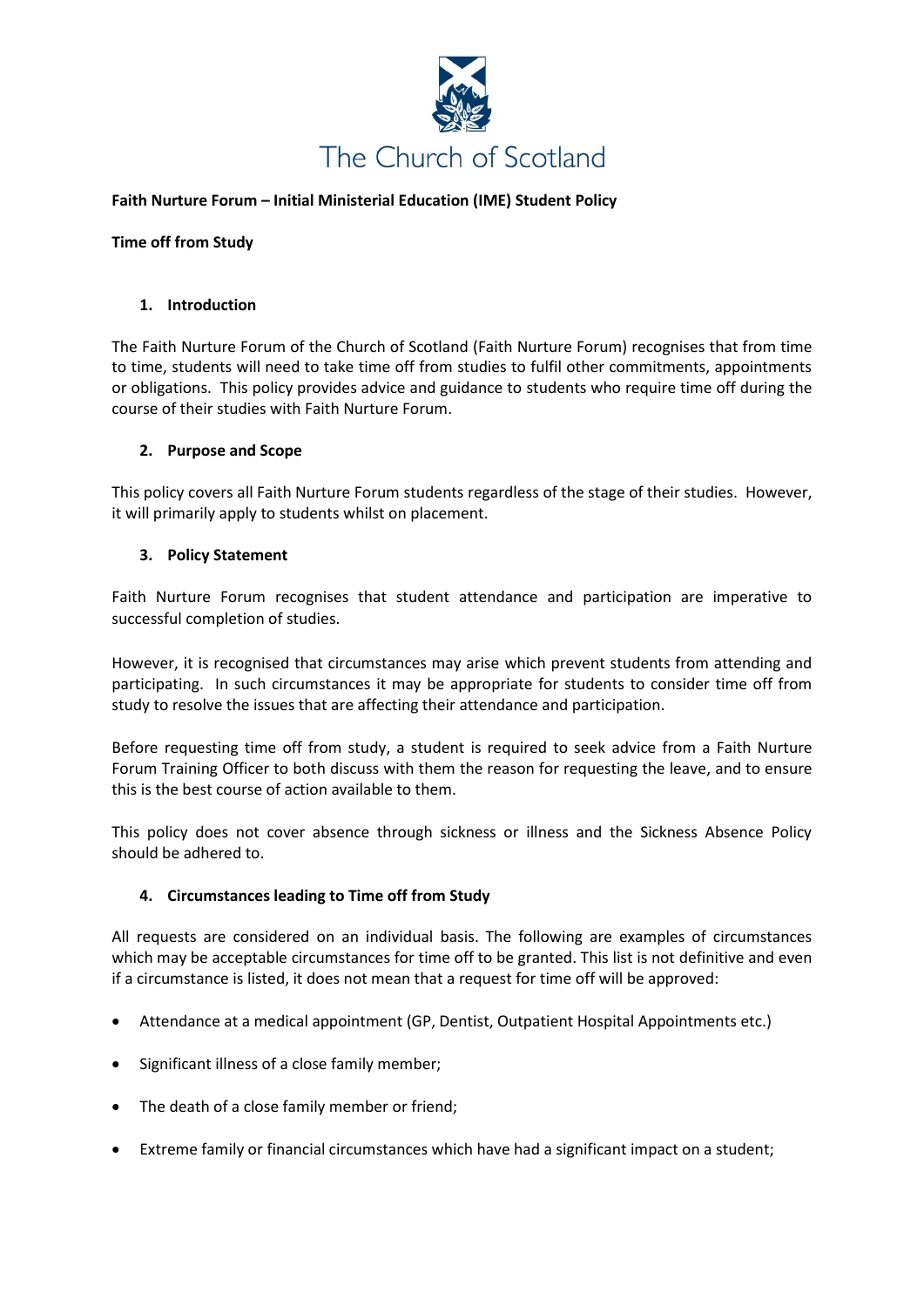- Military service including students who are undertaking military service as reservists;
- Time off to immediately deal with emergency domestic situations e.g. an ill child, a broken heating boiler.

## **5. Period of Time Off**

The period of time off for students will vary significantly dependent on the circumstances for which the leave is required. Faith Nurture Forum trusts students to use their own understanding of the circumstance to apply for the appropriate duration. However, as a general guide:

• Attendance at a medical appointment (GP, Dentist, Outpatient Hospital Appointments etc.).

Students will be expected to, where possible, make appointments out with their normal placement/study hours, however, it is accepted that this is not always possible. Students are asked to make the appointment as close to the start or end of the day as possible in order to minimise disruption.

• Significant illness of a close family member;

Faith Nurture Forum understand that this can be a very difficult time, both emotionally and practically. The student can approach a member of the Training team or the Pastoral Support team at any time to discuss temporary modifications to any arrangements for placement/study. The absence may be to support their family member, to accompany them to medical appointments or to visit them in hospital. In these circumstances, Faith Nurture Forum understands that it is very often to predict the support required and will endeavour to be as flexible as possible.

• The death of a close family member or friend;

Time off for the death of a close family member or friend is entirely discretionary, however, as a general guide, around 7-10 days as a maximum are accepted. Each individual is different, and students are encouraged to speak to a Training Officer or Pastoral Support team member for guidance, and any other support that Faith Nurture Forum may be able to offer.

• Extreme family or financial circumstances which have had a significant impact on a student;

Students are encouraged to speak to Faith Nurture Forum under these circumstances, no guidance is given in terms of days, as it could be as little as one day, or a few weeks.

• Military service including students who are undertaking military service as reservists;

The Church of Scotland has signed the Armed Forces Covenant and has committed to supporting the Armed Forces Community. Where students are reservists and are called for service, the Faith Nurture Forum will ensure that this process, and their return to studying, is as straightforward as possible.